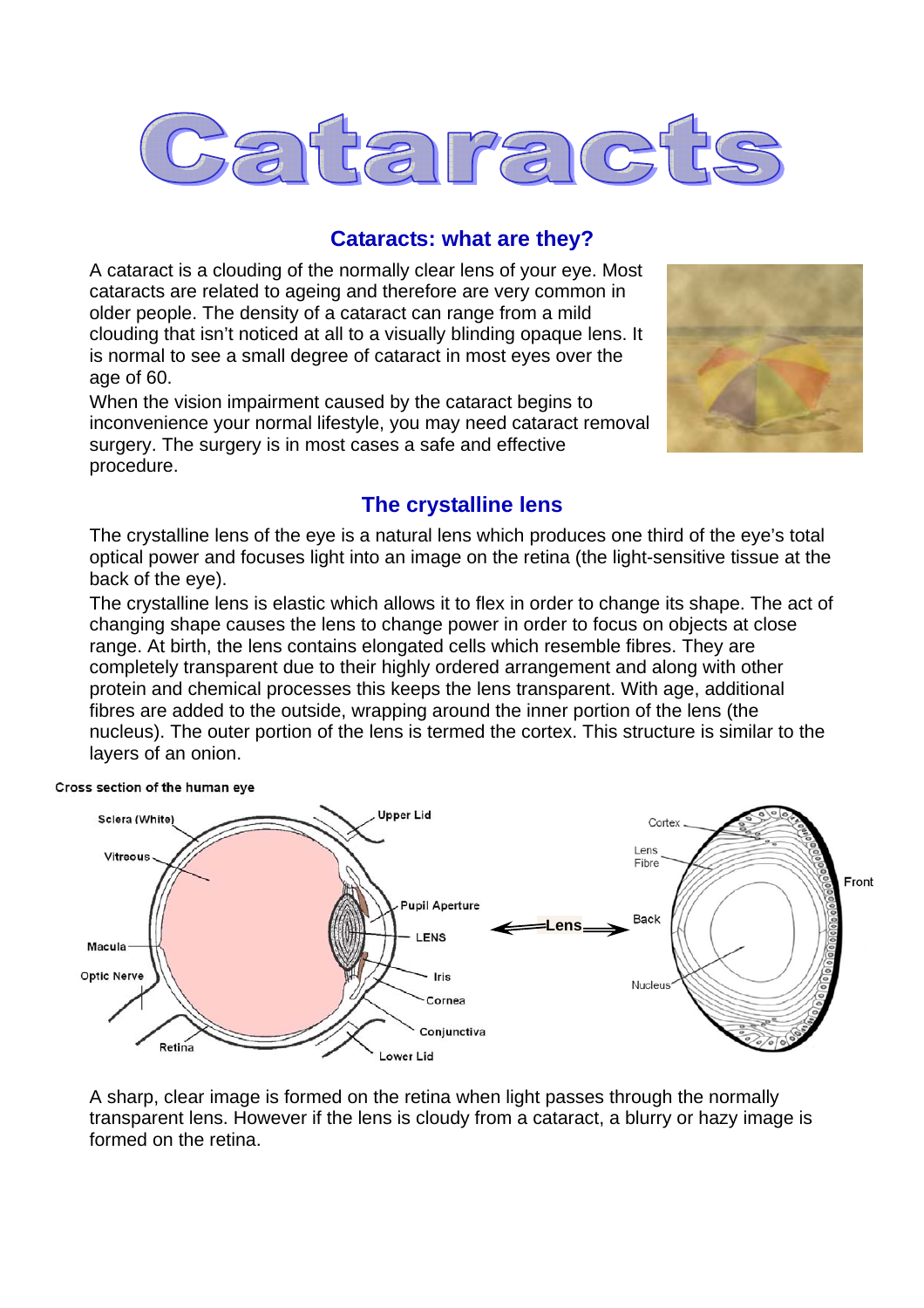# **Ageing and cataract**

The lens is suspended in the eye and surrounded by fluid which provides nutrients and also carries away waste products. However as the lens grows larger, the nucleus of the lens has greater difficulty accessing this fluid. As the lens constantly receives UV damage and oxidative stress, the ageing lens can no longer maintain the chemical processes which keep the lens clear. As a result the lens starts to become cloudy.

If you are over the age of 60 and have recently been diagnosed as having a cataract, there is no need to worry. **Age-related cataract** develops slowly over many months. Not all cataracts need surgery, but when the cataract eventually interferes with your vision and consequently your lifestyle, you may need to begin considering surgery.

## **Different types of cataracts**

Although most cataracts are related to ageing, other less common types of cataract exist: **Secondary cataract:** Resulting from other eye conditions such as chronic uveitis or glaucoma.

*Metabolic cataract:* Resulting from other health conditions such as diabetes or galactosemia.

*Traumatic cataract:* Development of a cataract after a physical eye injury.

**Toxic cataract:** Side-effects from the long-term use of drugs or medications such as steroids or amiodarone.

*Congenital cataract:* Some babies are born with cataracts. These cataracts may be so small that they do not affect vision, however if they do, the cataracts may need to be removed promptly to prevent other eye problems such amblyopia or high myopia.

#### **Symptoms of cataracts**

The symptoms experienced by those with cataract are highly dependent of the location and the severity of the cataract and you may not even be aware that a cataract is developing. They include:

*Blurring of Vision:* You may notice a 'film' or a 'haze' in your everyday vision. Often, things that used to look black and white now look grey and colours are perceived as dull. You may notice difficulty with reading and that the television isn't perfectly clear.

*Veiling Glare:* Light tends to be scattered by the cataract causing difficulty with bright lights (such as headlights while driving at night).

*Change of Optical Prescription:* The proteins inside the lens may condense in a cataract causing the power of the lens to change considerably, which can cause a change in optical prescription. New spectacles may improve vision in the early stages of cataracts, however, spectacles often will not provide any significant improvement as the cataract worsens.

*Double Vision when viewing with just one eye:* This is due to two or more clear portions of the lens letting images through to the retina causing the perception of two images. Uncorrected astigmatism may also cause this phenomenon

**There are several common misconceptions** about cataract.

It is NOT a film visible on the outside of the eye.

It is NOT caused from over-use of the eyes.

It generally does NOT cause irritation or pain.